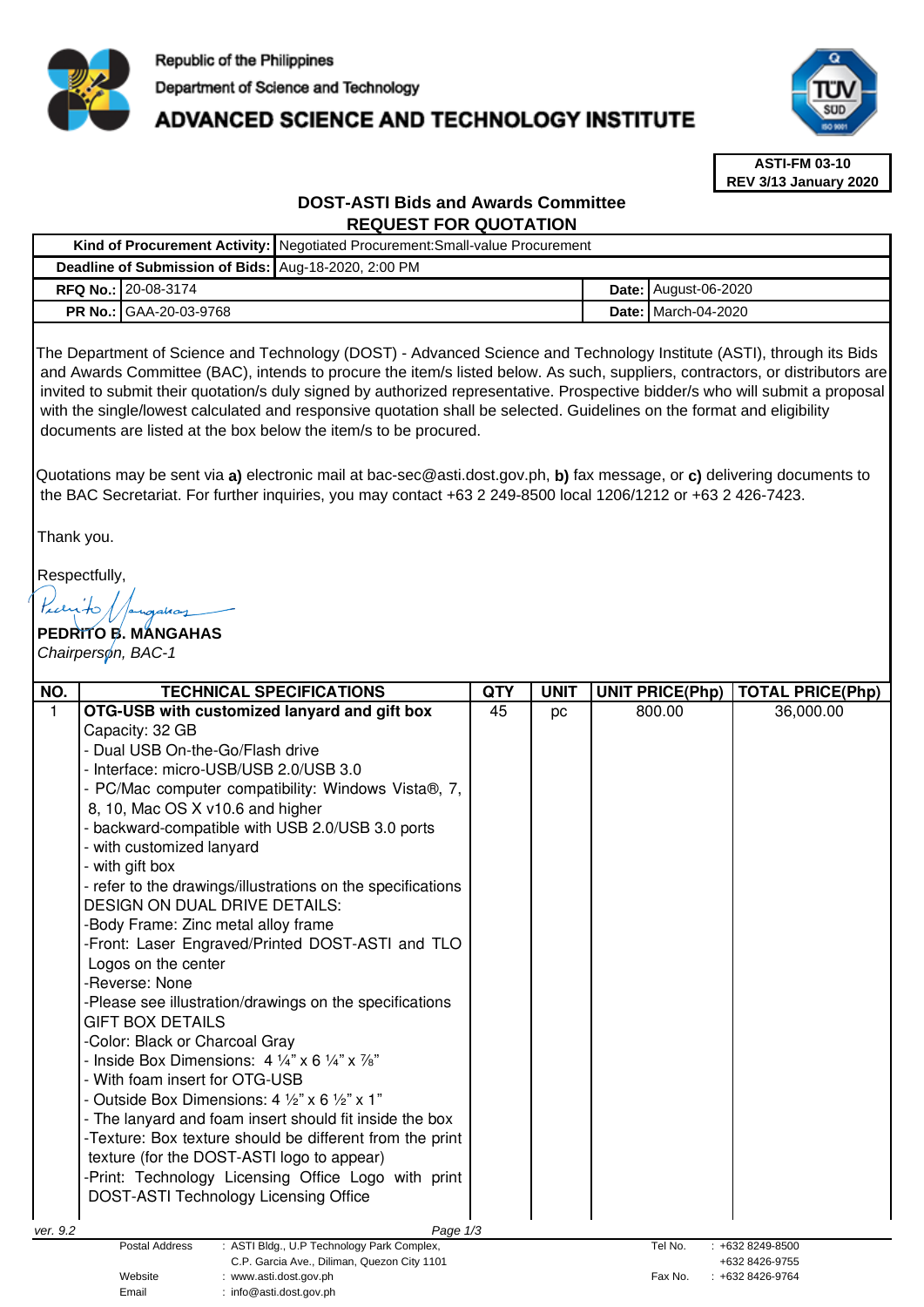|   | -Please see illustration/drawings on the specifications<br><b>LANYARD DETAILS</b><br>- Lanyard Material: Polyester<br>- 1 inch width<br>- 30 inches length<br>- Lanyard Color: Navy Blue with customized<br>- Print "Bridging Technology and People" and "DOST -<br>ASTI TLO" with customized design and<br>ASTI logo left nape. TLO Logo on the attached trigger<br>clip.<br>- Attached Trigger Clip for ID with Mobile Phone Strap /<br>Cellphone Loop which will be used to attach the<br>OTG-USB<br>- Please see illustration/drawings on the specifications<br>- OTHER TERMS AND CONDITIONS<br>- Submission of Sample should be provided by the<br>supplier during Post Qualification<br>- Sample should be approved by the end-user during<br><b>Post Qualification</b><br>- DELIVERY TERMS : 45 days upon issuance of NTP<br>- PAYMENT TERMS : Send billing arrangement upon<br>completion of delivery of items<br>- Inclusive of Delivery, Service and other applicable<br>fees<br>- Warranty: 6 months - 1 year from the date of<br>acceptance of the item<br>- VAT inclusive |    |    |        |               |
|---|----------------------------------------------------------------------------------------------------------------------------------------------------------------------------------------------------------------------------------------------------------------------------------------------------------------------------------------------------------------------------------------------------------------------------------------------------------------------------------------------------------------------------------------------------------------------------------------------------------------------------------------------------------------------------------------------------------------------------------------------------------------------------------------------------------------------------------------------------------------------------------------------------------------------------------------------------------------------------------------------------------------------------------------------------------------------------------------|----|----|--------|---------------|
| 2 | <b>Customized Insulated Tumbler</b><br>500 ml Customized Stainless-Steel Insulated<br>Tumbler with handle<br>Outer Layer Color: Matte Blue<br>Details: ASTI and TLO Logos on the center<br>Insulation eliminates condensation and keeps<br>beverages cold up to 24 hours or hot up to 12<br>hours<br>Durable 18/8 Pro-Grade Stainless Steel construction<br><b>BPA-Free and Phthalate-Free</b><br>Spill Proof<br>Design to be provided by the end-user<br>Please see illustration/drawings on the specifications<br>With packaging box<br>OTHER TERMS AND CONDITIONS<br>Submission of Sample should be provided by the<br>supplier during Post Qualification                                                                                                                                                                                                                                                                                                                                                                                                                           | 50 | pc | 700.00 | 35,000.00     |
|   | Sample should be approved by the end-user during<br><b>Post Qualification</b><br>DELIVERY TERMS - 45 days upon issuance of NTP<br>PAYMENT TERMS - Send billing arrangement upon<br>completion of delivery of items<br>Price quote inclusive of VAT, delivery, handling,<br>shipping, packaging and other applicable<br>fees and charges<br>TOTAL APPROVED BUDGET FOR THE CONTRACT:                                                                                                                                                                                                                                                                                                                                                                                                                                                                                                                                                                                                                                                                                                     |    |    |        | Php 71,000.00 |